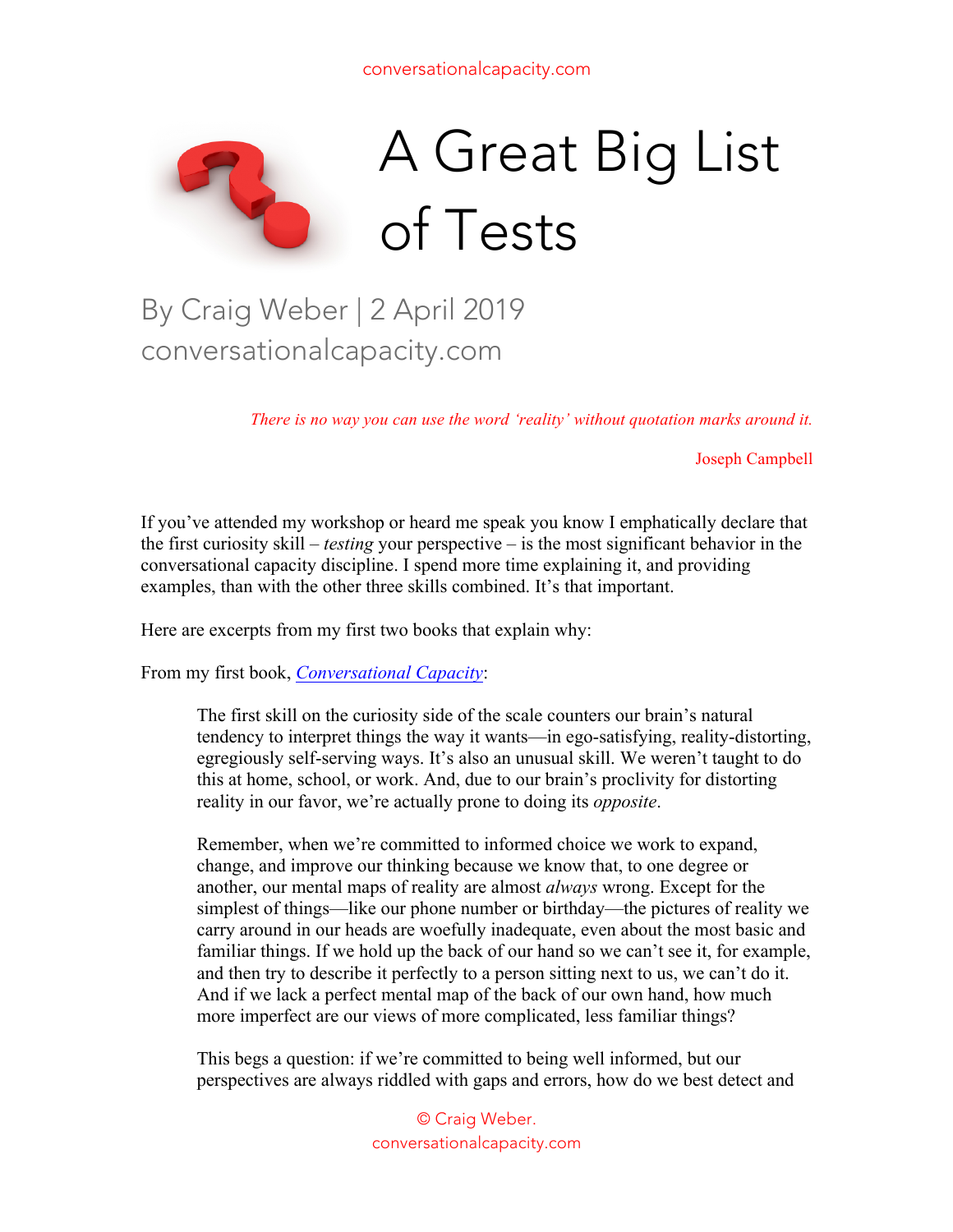correct them? In our quest to make informed and effective choices, how do we check and improve our mental maps of reality?

One thing is clear; given our brain's self-serving bias, it's impossible to effectively test our thinking *with our thinking*—it always looks good. Our minds, after all, want to be right. If testing our thinking with our thinking worked, we could just sit in the lotus position on a yoga mat correcting our thinking before every decision and we'd be in good shape. But given our cognitive limitations, the best way to test our thinking is by bouncing it off other people—especially people with contrasting perspectives.

"The only way that we can be certain that our map of reality is valid is to expose it to the criticism and challenge of other map-makers," explains M. Scott Peck. "Otherwise we live in a closed system—within a bell jar, to use Sylvia Plath's analogy, rebreathing only our own fetid air, more and more subject to delusion." Without conflicting frames of reference, in other words, we remain trapped in our maps of reality, making biased, less informed choices because we can't correct errors we can't see. So rather than treat our views like truths to be evangelized, we put forward our view—our position and the thinking behind it—and treat it like a *hypothesis* to be tested.

A good verbal test not only opens the door to contrasting views, it invites them in. When we test our hypothesis, we don't sit back passively and *hope* others will share a contrasting perspective—we actively *encourage* them to disagree, to share how and where they see things differently.

. . . It's not about being feebleminded. Just because we're testing our views doesn't mean we don't have strong opinions or convictions, it just means we're treating them responsibly—as hypotheses to check and improve rather than truths to protect and sell. "Yes," a workshop participant once said, "this makes sense when I'm concerned my view has problems. But what if I *know* I'm right?"

"Well then," I replied, "if you're that certain your view is correct, you should harbor no reservations about testing it."

This short paragraph is from my new book, *Influence in Action*:

With an effective test you're treating your view like a hypothesis rather than a truth; a premise rather than a fact; a provisional point of view rather than a rocksolid veracity. How do you do this in a conversation? Like a scientist publishing her research in a peer-reviewed journal, you subject your point of view to scrutiny.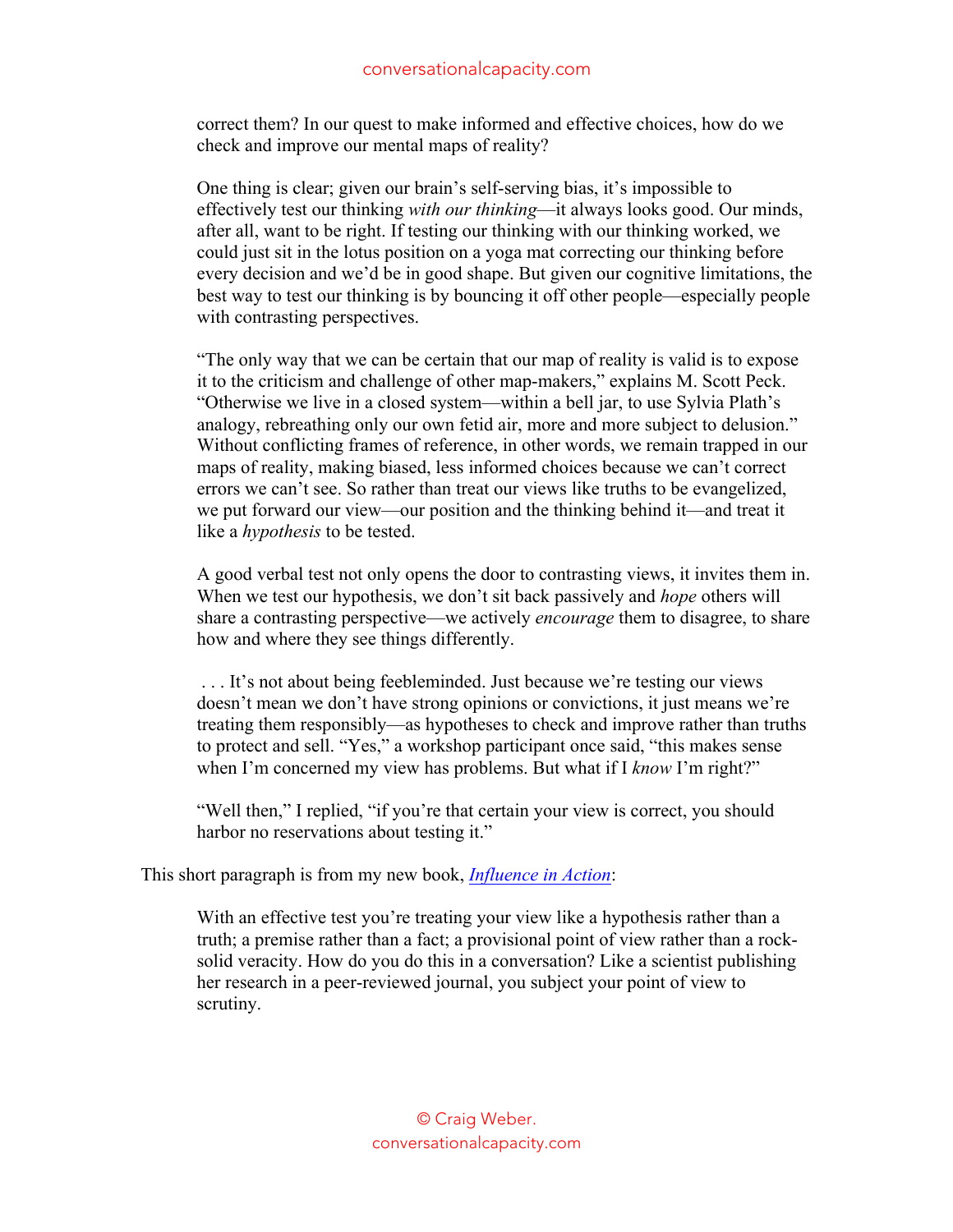What does this look like in a conversation? Here is a compilation of sample tests from both books:

- *Is there a better way to make sense of this?*
- *Do you see it differently?*
- *What's your take on this issue?*
- *What does this look like from your angle?*
- *What's your reaction to what I've just put forward?*
- *How does what I'm suggesting feel to you?*
- *That's how I see the problem. What does the problem look like from your perspective?*
- *Right now I feel like my idea makes perfect sense and that makes me nervous. Are you seeing something I'm missing?*
- *I am more interested in making an informed decision than in winning or being right, so I'd like to hear your point of view—especially if it differs from my own.*
- *If I've got a blind spot about this issue, please help me to see it.*
- *I've shared what I think and why I think it. I'm curious to hear how other people are thinking about this problem—especially those who have a different take on it than I do.*
- *To help me improve how I'm looking at this decision I'd really like to hear from someone who has a perspective that challenges mine.*
- *I'd like someone to expand my view of this situation. Who has a different way of looking at it?*
- *I know I may be wrong about this—what do you think?*
- *If you disagree with me, please let me know. I'd really like to hear your point of view.*
- *Push back on me here—especially if you think I am being unfair.*
- *What would our worst critic say about this decision?*
- *I'd like to hear from others on this. But if you agree with me right now I don't need to hear from you. I already know what I think. I'd like to spend the limited time we have hearing from those who don't.*
- *I have strong feelings about this issue, so I really need to hear from people who see it differently. I don't want my preconceived notions to get in the way of making the best decision.*
- *What might be two or three unintended consequences of this decision?*
- *My thinking has betrayed me so many times in the past. Does anyone see how it might be trying to fool me again this time?*
- *Help me find the flaws in how I'm looking at this situation.*
- *This is an important a decision and I want to explore it from all angles, so I'm not ending this meeting until we've heard at least three concerns about what I just proposed.*
- *I want to make sure my idea holds water, so let's try and shoot a few holes in it.*
- *I've been here for twenty years and I have strong opinions about how things are supposed to look and run around here. So I'd like to hear from some of the newer*

© Craig Weber. conversationalcapacity.com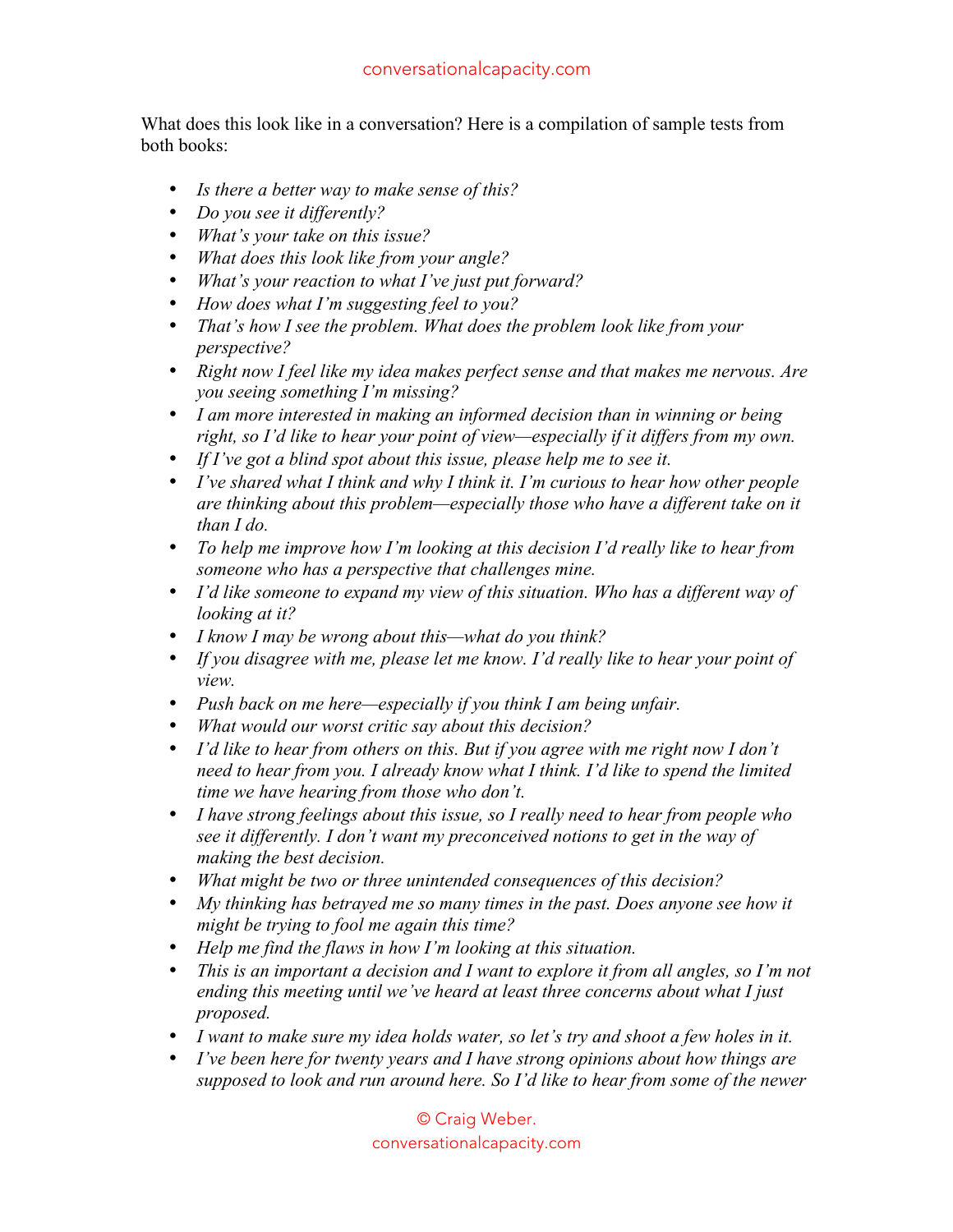*people on the team. You're no doubt looking at this decision with fresher eyes than I am.*

- *To help me think this decision through in a careful way, let's identify all the reasons we shouldn't do it.*
- *I don't want my presence to get in the way of your ability to tell me what I need to hear. So I'm going to leave the room for thirty minutes. When I come back in half an hour I'd like at least three concerns about what I'm suggesting up on a flip chart and we'll work them through together.*
- *I'm the finance person, so I tend to see everything through a finance lens. I'd like to hear from someone with a different functional perspective.*
- *I know I've got a strong "win" tendency and I've never made it easy for you to challenge me publically before, but this is way too important and I need your input. So let's do this: break into pairs for fifteen minutes and come up with two things you like about what I'm suggesting, and then, more importantly, two things you don't. Then we'll go around and hear what each pair comes up with.*
- *This is really hard to come in here and say, and I am sure it's hard to hear. Push back on my point of view if you think I'm being unfair.*
- *While I am wedded to solving this problem, I'm not wedded to solving it the way I just described. So if you have better ideas, or see problems with mine, I'd love to explore them with you.*

Executives at large international bank see Conversational Capacity as a key part of their "risk management culture." As one executive put it, "If we don't have people willing to raise their hands and speak up when we're about to make a really stupid decision, we're going to make a lot of really stupid decisions." Taking a cue from Ed De Bono's 6 Thinking Hats, we developed a pair of powerful tests they employ with big decisions:

Test 1: (The "Black Hat" test):

• *Let's take thirty minutes to find everything wrong with this decision. What are the risks? Why shouldn't we do this? Why would our competitors laugh in our faces if we made this choice?*

Test 2: (The "Yellow Hat" test):

• *Now that we've kicked the daylight out of the idea, let's look at it again with through a different lens. What do we like about the decision? What are the risks of not doing it? Why would our competitors laugh in our faces if they saw us letting this opportunity slip by?* 

Do you have one? If you'd like to share have a good test to add to the list please send me a message on Linkedin.

And if you—or someone you know—want to build your conversational capacity my two books can help: